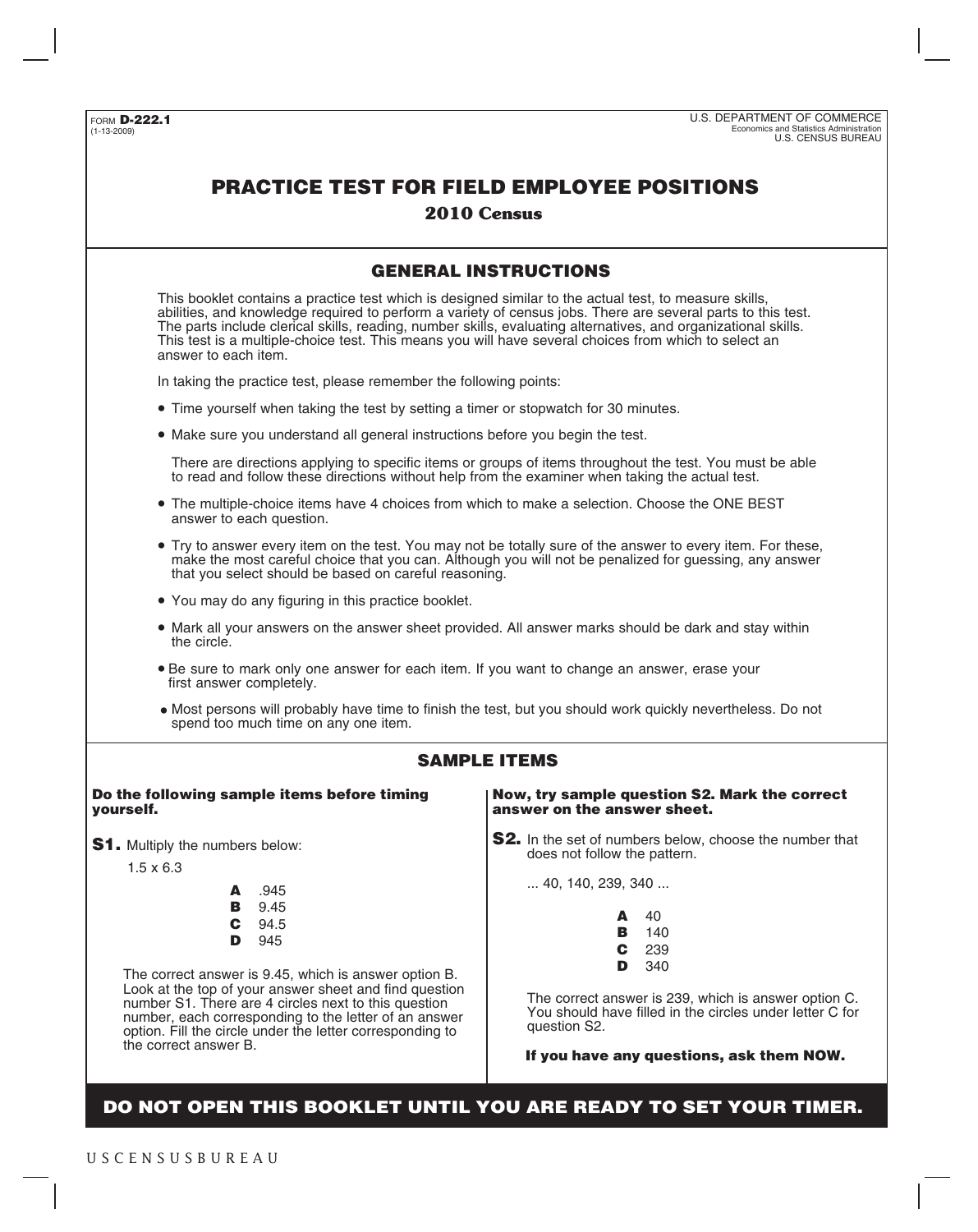|                                                                                                                                                                                                                                                                                                                | <b>Part I - CLERICAL SKILLS</b>                                                                                                                                                                                                                          |
|----------------------------------------------------------------------------------------------------------------------------------------------------------------------------------------------------------------------------------------------------------------------------------------------------------------|----------------------------------------------------------------------------------------------------------------------------------------------------------------------------------------------------------------------------------------------------------|
| This section is designed to test your clerical skills. Clerical skills include such things as alphabetizing,<br>serializing, and matching.                                                                                                                                                                     |                                                                                                                                                                                                                                                          |
| In questions 1 and 2, file folders are labeled as shown.<br>Alphabetize these folders for filing. Choose the answer that<br>shows the correct order.                                                                                                                                                           | 4. Place the following dates in order, from the earliest to<br>the latest. Choose the answer that shows the correct<br>order.                                                                                                                            |
| <b>FOS</b><br>1. (1)<br><b>AOS</b><br>(2)<br>(3)<br><b>OOS</b><br><b>FOA</b><br>(4)<br>(5)<br><b>DOM</b><br>(6)<br><b>OOA</b><br>$(2) - (5) - (1) - (4) - (6) - (3)$<br>A<br>$(2) - (5) - (4) - (1) - (3) - (6)$<br>В<br>$(2) - (5) - (4) - (1) - (6) - (3)$<br>C.<br>D<br>$(2) - (4) - (1) - (5) - (6) - (3)$ | 3/8/76<br>(1)<br>(2)<br>3/9/76<br>(3)<br>8/14/75<br>12/31/76<br>(4)<br>1/1/76<br>(5)<br><b>A</b> $(3) - (5) - (1) - (2) - (4)$<br><b>B</b> $(3) - (1) - (2) - (4) - (5)$<br><b>C</b> $(4) - (2) - (1) - (5) - (3)$<br>$(5) - (4) - (2) - (1) - (3)$<br>D |
| 2. Alphabetize the following names of people. Last names<br>(family names) are given last:<br>(1)<br>Linda Jameson                                                                                                                                                                                             | 5. Group the records in the following way:<br>by sex with females first<br>(1)<br>by social security number<br>(2)<br>from lowest to highest                                                                                                             |
| (2)<br>James Alberts<br>(3)<br>Allan Jameson<br>(4)<br>Alfred Johnson<br>(5)<br>Lydia Moreno                                                                                                                                                                                                                   | Record<br>Social Security Number<br><b>Sex</b><br>301-98-1888<br>M<br>1<br>2<br>F<br>105-99-9999                                                                                                                                                         |
| $(2) - (1) - (3) - (4) - (5)$<br>A<br>$(3) - (4) - (2) - (1) - (5)$<br>В<br>$(2) - (3) - (1) - (4) - (5)$<br>C                                                                                                                                                                                                 | 3<br>309-11-6633<br>M<br>4<br>601-33-9123<br>M<br>5<br>F<br>302-89-1666                                                                                                                                                                                  |
| $(4) - (3) - (2) - (1) - (5)$<br>D<br>3. Which set of numbers is <b>NOT</b> in numerical order from                                                                                                                                                                                                            | then choose the answer which shows the correct order.                                                                                                                                                                                                    |
| the smallest to the largest number?                                                                                                                                                                                                                                                                            | 2, 5, 1, 3, 4<br>A<br>2, 1, 5, 3, 4<br>В.<br>1, 3, 4, 2, 5<br>C                                                                                                                                                                                          |
| 0095, 0101, 0011, 0111<br>A<br>0063, 0120, 0200, 0210<br>в<br>1096, 1099, 1118, 1181<br>C<br>0106, 0160, 0601, 0610<br>D                                                                                                                                                                                       | 5, 2, 4, 3, 1<br>D                                                                                                                                                                                                                                       |
|                                                                                                                                                                                                                                                                                                                |                                                                                                                                                                                                                                                          |

٦

I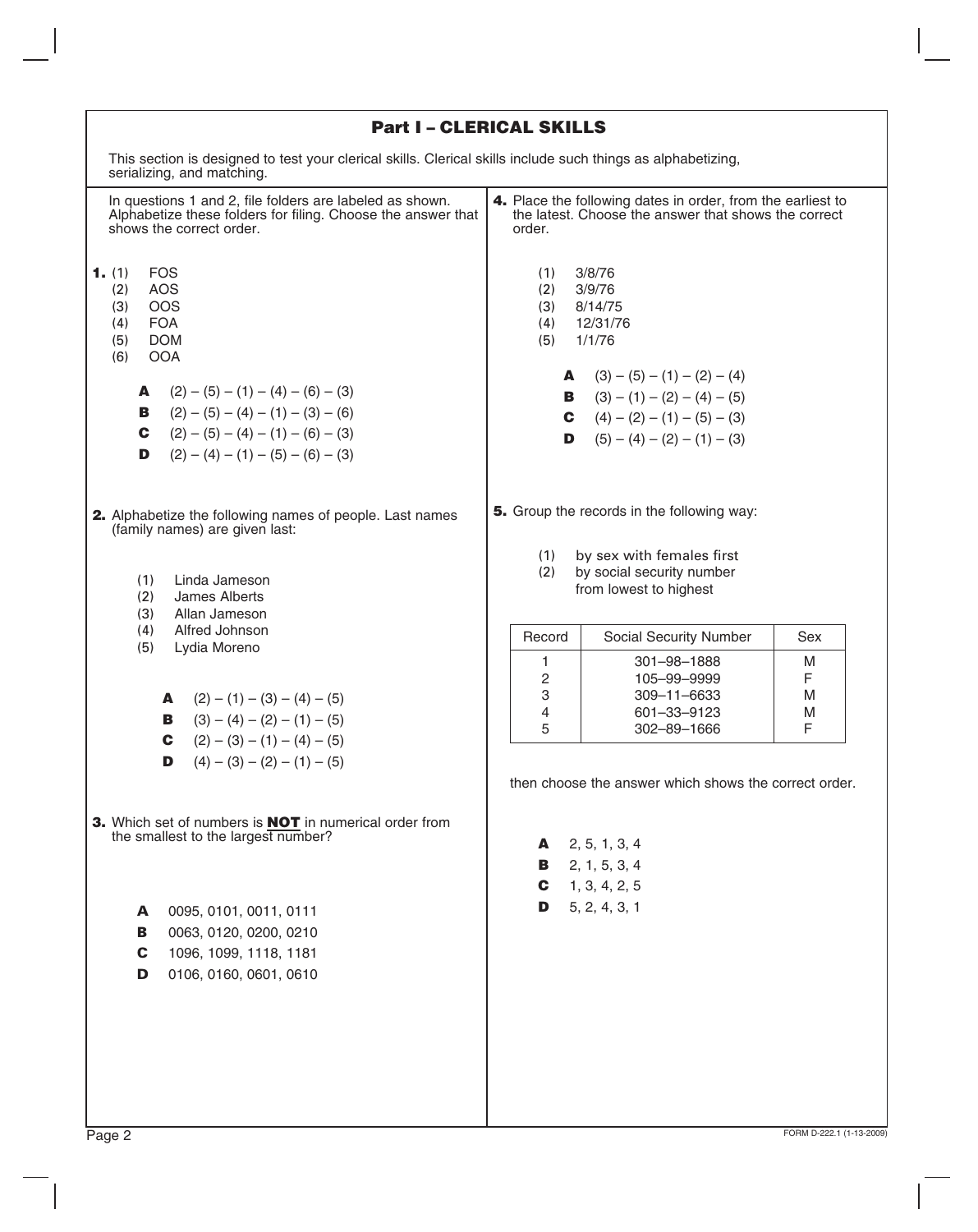## **Part I – CLERICAL SKILLS – Continued**

## **Use the following table in order to answer question 6.**

| <b>ZIP</b><br>Code | No.<br>of<br>units | <b>Address</b><br>No. | <b>Block</b><br>No. | <b>Type</b><br>of<br>form | Serial<br>No. | Date<br>Questionnaire<br>checked in | No.<br>of<br>persons |
|--------------------|--------------------|-----------------------|---------------------|---------------------------|---------------|-------------------------------------|----------------------|
| 00011              | 3                  | 0056                  | 107                 | B                         | 0500          | 9/6                                 | 6                    |
| 00011              | 3                  | 0056                  | 107                 | A                         | 0501          | 9/16                                | 6                    |
| 00011              | 3                  | 0056                  | 107                 | B                         | 0502          | 9/6                                 | 6                    |
| 00011              | $\mathbf{1}$       | 0057                  | 107                 | $\mathsf C$               | 0503          | 9/9                                 | 9                    |
| 00011              | 1                  | 0157                  | 117                 | A                         | 0504          | 9/19                                | 9                    |
| 00011              | 1                  | 0158                  | 117                 | B                         | 0505          | 9/16                                | $\mathbf{1}$         |
| 00011              | 1                  | 0159                  | 117                 | A                         | 0506          | 9/6                                 | 3                    |
| 00011              | $\overline{c}$     | 0160                  | 117                 | B                         | 0507          | 9/9                                 | 3                    |
| 00011              | $\overline{c}$     | 0160                  | 117                 | C                         | 0508          | 9/16                                | $\overline{4}$       |
| 00111              | 1                  | 1160                  | 177                 | A                         | 0509          | 9/16                                | $\mathbf 0$          |
| 00111              | $\overline{2}$     | 1161                  | 177                 | B                         | 0510          | 9/6                                 | $\overline{7}$       |
| 00111              | 2                  | 1161                  | 177                 | A                         | 0511          | 9/16                                | 6                    |
| 00111              | $\mathbf{1}$       | 1162                  | 177                 | B                         | 0512          | 9/9                                 | $\mathbf 0$          |

**6.** Which of the following correctly matches a row in the table above?

- **A** 00111-1-1160-177-A-0509-9/6-0
- **B** 00011-1-0157-107-A-0504-9/19-9
- **C** 00011-3-0056-107-A-0501-9/6-6
- **D** 00111-2-1161-177-A-0511-9/16-6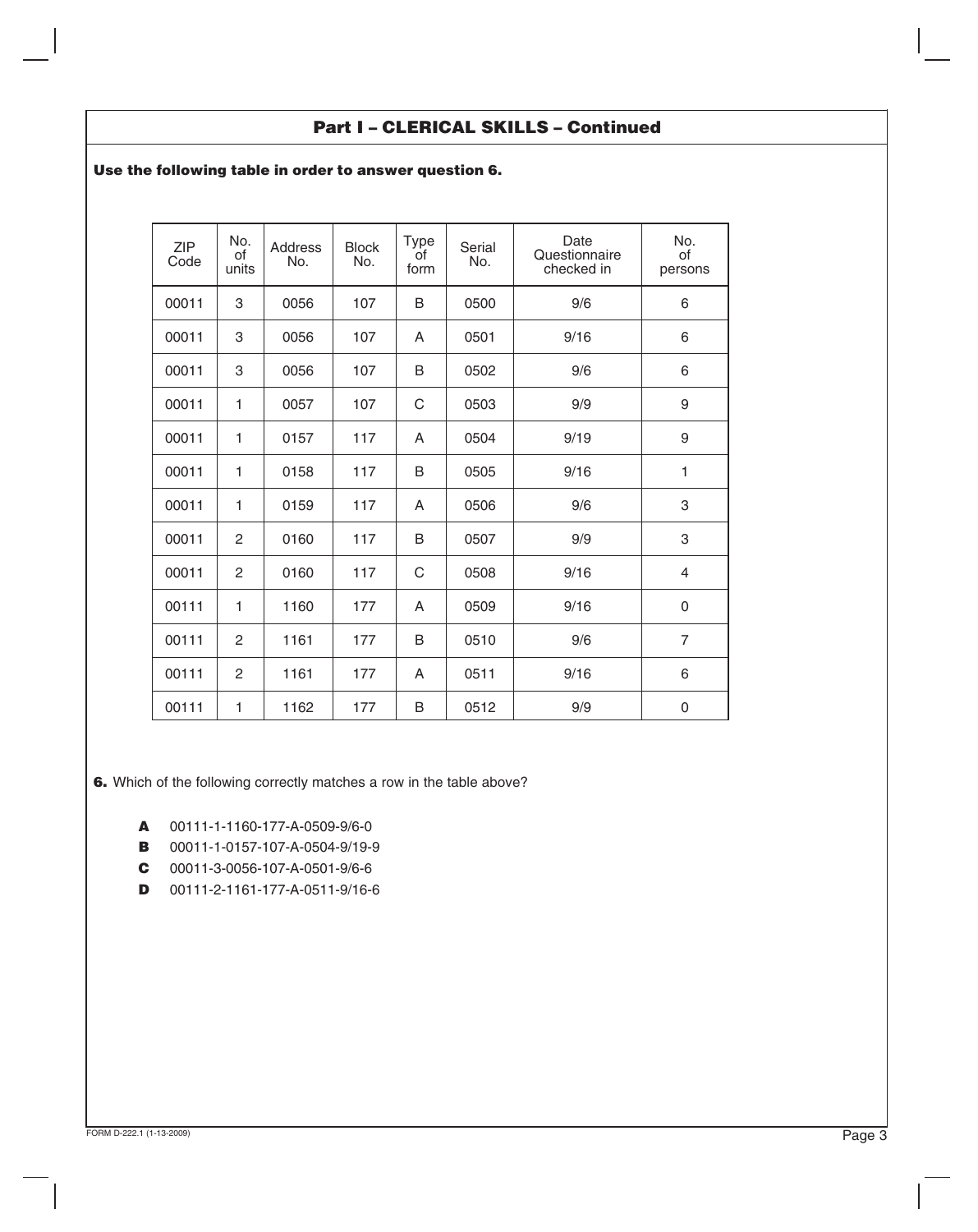## **Part II – READING**

Τ

This section is designed to test how well you read. The items test your vocabulary, comprehension, and ability to apply what you read.

| <b>Choose the one answer which BEST fits the</b><br>meaning of the word in capital letters.                                                                                                                                                                                                                                                                                                                                                                                                                                                                                                                                                                                                 | A definition of a census term is given below. Read the<br>definition and then answer the question that follows it<br>based on the definition.                                                                                                                                                                                                                                                                                                                                  |
|---------------------------------------------------------------------------------------------------------------------------------------------------------------------------------------------------------------------------------------------------------------------------------------------------------------------------------------------------------------------------------------------------------------------------------------------------------------------------------------------------------------------------------------------------------------------------------------------------------------------------------------------------------------------------------------------|--------------------------------------------------------------------------------------------------------------------------------------------------------------------------------------------------------------------------------------------------------------------------------------------------------------------------------------------------------------------------------------------------------------------------------------------------------------------------------|
| 7. Do not permit any UNAUTHORIZED person to<br>see census information.<br><b>A</b> uniformed<br><b>B</b> unidentified<br>unofficial<br>С<br>illegal<br>D                                                                                                                                                                                                                                                                                                                                                                                                                                                                                                                                    | <b>10. Group Quarters:</b> Any living quarters occupied by<br>ten or more unrelated persons is called a group<br>quarters. Examples of a group quarters are worker's<br>dormitories, boarding houses, halfway houses,<br>convents, etc. In addition, college dormitories,<br>fraternity houses, or nurse's dormitories are always<br>considered to be a group quarters, regardless of the<br>number of students who live there.<br>Which of the following is a group quarters? |
| <b>8. TRANSCRIBE -</b><br>A to transport<br>to copy<br>В<br><b>C</b> to repeat                                                                                                                                                                                                                                                                                                                                                                                                                                                                                                                                                                                                              | A A college dormitory in which six students live<br><b>B</b> A house in which a family of six and three<br>boarders live<br>C A convent occupied by five nuns                                                                                                                                                                                                                                                                                                                  |
| to exchange<br>D<br>Read the paragraph regarding census work. Answer the<br>question which follows it based on the information in the                                                                                                                                                                                                                                                                                                                                                                                                                                                                                                                                                       | <b>D</b> A medical office building with eleven<br>doctors' offices                                                                                                                                                                                                                                                                                                                                                                                                             |
| paragraph. Select the <b>BEST</b> answer.<br><b>9.</b> The Field Operations Supervisor (FOS) will issue one<br>identification card to each Crew Leader. Crew Leaders<br>will issue one identification card to each enumerator.<br>Clerks will be issued identification cards by the FOS<br>only if necessary for them to work outside the office on<br>special tasks and in contact with the general public. All<br>identification cards issued to Crew Leaders and<br>enumerators must be turned in to the Field Operations<br>Supervisor upon completion of work, separation,<br>termination, or resignation. The FOS is responsible for<br>seeing that all returned cards are destroyed. |                                                                                                                                                                                                                                                                                                                                                                                                                                                                                |
| Which of the following is <b>NOT</b> a true statement?                                                                                                                                                                                                                                                                                                                                                                                                                                                                                                                                                                                                                                      |                                                                                                                                                                                                                                                                                                                                                                                                                                                                                |
| A The overall responsibility for identification<br>cards rests with the Field Operations<br>Supervisor.                                                                                                                                                                                                                                                                                                                                                                                                                                                                                                                                                                                     |                                                                                                                                                                                                                                                                                                                                                                                                                                                                                |
| <b>B</b> Clerks may not always be provided with<br>identification cards.<br>Enumerators who resign turn their<br>C.                                                                                                                                                                                                                                                                                                                                                                                                                                                                                                                                                                         |                                                                                                                                                                                                                                                                                                                                                                                                                                                                                |
| identification cards in to their supervisor, the<br>Crew Leader, who destroys them.<br>D A Crew Leader's identification card is destroyed                                                                                                                                                                                                                                                                                                                                                                                                                                                                                                                                                   |                                                                                                                                                                                                                                                                                                                                                                                                                                                                                |

when he/she resigns.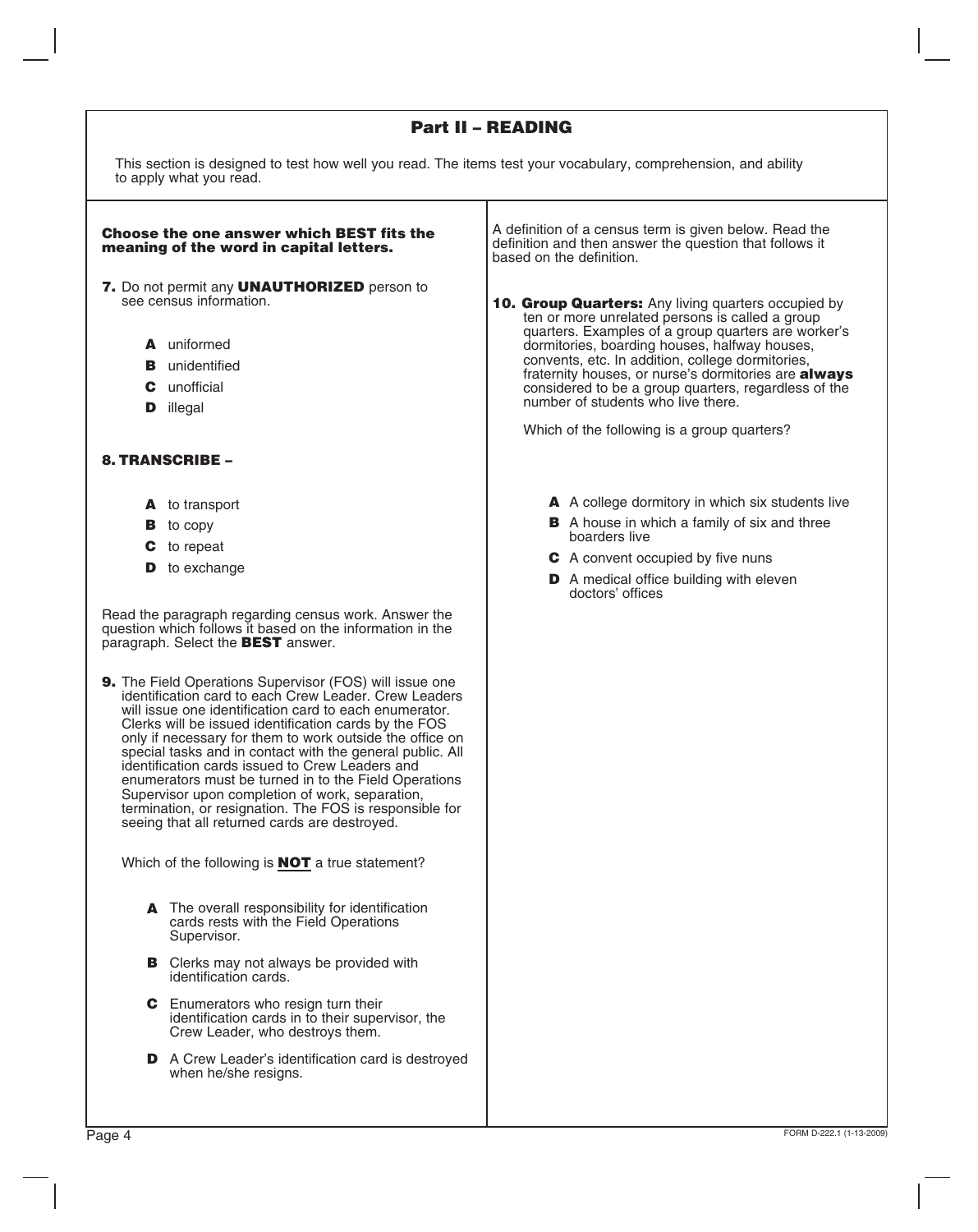## **Part II – READING – Continued**

The answer to question 11 is based on the information below.

A census taker is told to count only the following as living in a particular household:

- Family members living here, including babies still in the hospital
- Relatives living here
- Lodgers or boarders or hired hands living here
- Domestic employees or hired hands living here
- Other persons living here
- College students who stay here while attending college, even if their parents live elsewhere
- Persons who usually live here, but are temporarily away (including children in boarding school below the college level, but excluding family members serving in the armed forces)
- Persons with a house elsewhere, but who stay here most of the week while working

In item 11, select the person the census taker would count as living in that household.

- **11. A** A son who is away in the armed forces
	- **B** A family member traveling in Europe for a couple of weeks
	- Mr. Smith, a boarder, who stays here during the weekend and returns to his home during the week **C**
	- **D** A son who is living in a college dormitory while attending college out-of-town
- **12.** Census takers who visit homes to collect census information are called enumerators. They are told to use any person who owns or rents the housing unit as the "reference person" and then to list the relationship of every household member to the "reference person." When an enumerator interviews at 1105 Low Street, he talks to Mr. Sanchez. Mr. Sanchez says that both Mr. and Ms. Morales own the house and all three are household members. Who should the census taker list as the reference person?
	- Either Mr. Morales or Ms. Morales **A**
	- **B** Mr. Morales
	- Ms. Morales **C**
	- **D** Mr. Sanchez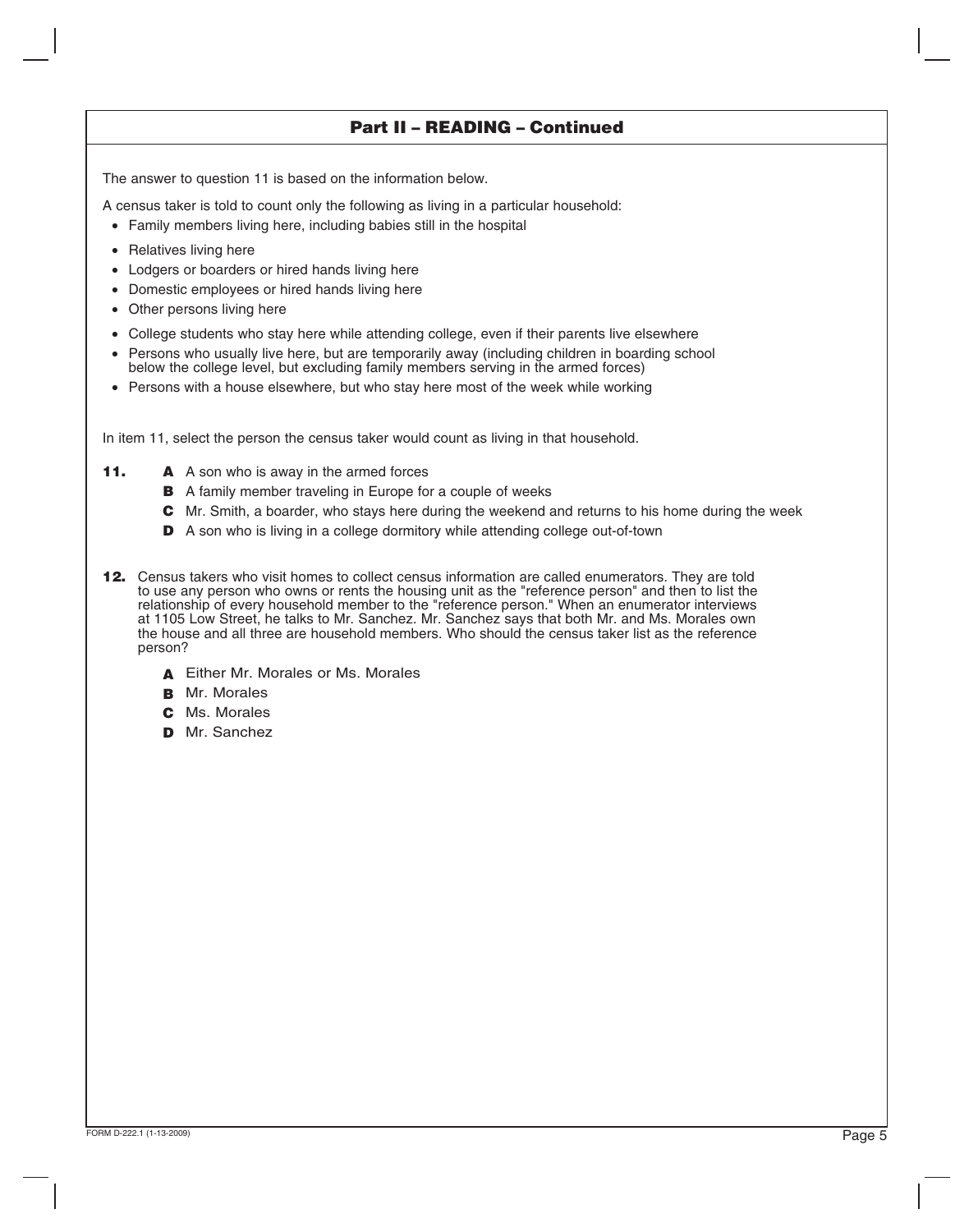|  | <b>Part III - NUMBER SKILLS</b> |  |
|--|---------------------------------|--|
|--|---------------------------------|--|

Some of the items in this section are designed to test your ability to perform arithmetic computations involving addition, subtraction, and multiplication. Others involve no computation at all, but an understanding of numerical concepts.

#### **Solve the problems in items 13 through 18. Select the correct answer from the given choices.**

- **13.**  $.41 + 21.4 + 6.3 + 280 =$ 
	- **A** 48.49
	- **B** 59.8
	- **C** 308.11
	- **D** 450
- **14.** Your new cell phone battery needs to be charged for three hours and 45 minutes before using it. If you plugged the battery into the charger at 8:20 a.m., you should wait until what time before using it?
	- 11:05 a.m. **A**
	- 11:20 a.m. **B**
	- 12:00 p.m. **C**
	- 12:05 p.m. **D**
- 40 X 17.2 **15.**
	- 6.88 **A**
	- 680.8 **B**
	- 68.8 **C**
	- **D** None of the above
- **16.** Mr. Hernandez had to interview a total of 63 households in his assignment. He has already finished 28. What percentage of the households in his assignments has he finished? (Round your answer to the nearest tenth of a percent.)
	- 4.4% **A**
	- 22.5% **B**
	- 44.4% **C**
	- 2.5% **D**

**17.** 2610.0 miles – 2554.8 miles

- 55.2 miles **A**
- 56.2 miles **B**
- 165.2 miles **C**
- 552 miles **D**

**18.** Place each of the following ten numbers in the correct column of the tables below them. Then choose the answer (A, B, C, or D) that matches your entries in columns a-f.

70067, 99992, 33336, 24689, 3330, 603, 22221, 28, 87059, 67000

|                | <b>Odd Numbers Only</b> |                    |
|----------------|-------------------------|--------------------|
| 1-33333<br>(a) | 33335-66665<br>(b)      | 66667-99999<br>(c) |
|                |                         |                    |
|                |                         |                    |
|                |                         |                    |
|                |                         |                    |

|                | Even Numbers Only  |             |
|----------------|--------------------|-------------|
| 2-33332<br>(d) | 33334-66666<br>(e) | 66668-99998 |
|                |                    |             |
|                |                    |             |
|                |                    |             |
|                |                    |             |

- **A** (a) 28, 3330
	- (b) 33336
	- (c) 67000, 99992
	- (d) 603, 22221, 24689
	- (f) 70067, 87059
- **B** (a) 603, 22221, 24689
	- (c) 70067, 87059
	- (d) 28, 3330
	- (e) 33336
	- (f) 67000, 99992
- **C** (a) 603, 22221, 24689
	- 33336 (b)
	- 67000, 760067, 87059 (c)
	- 28, 3330 (d)
	- 99992 (e)
- **D** None of these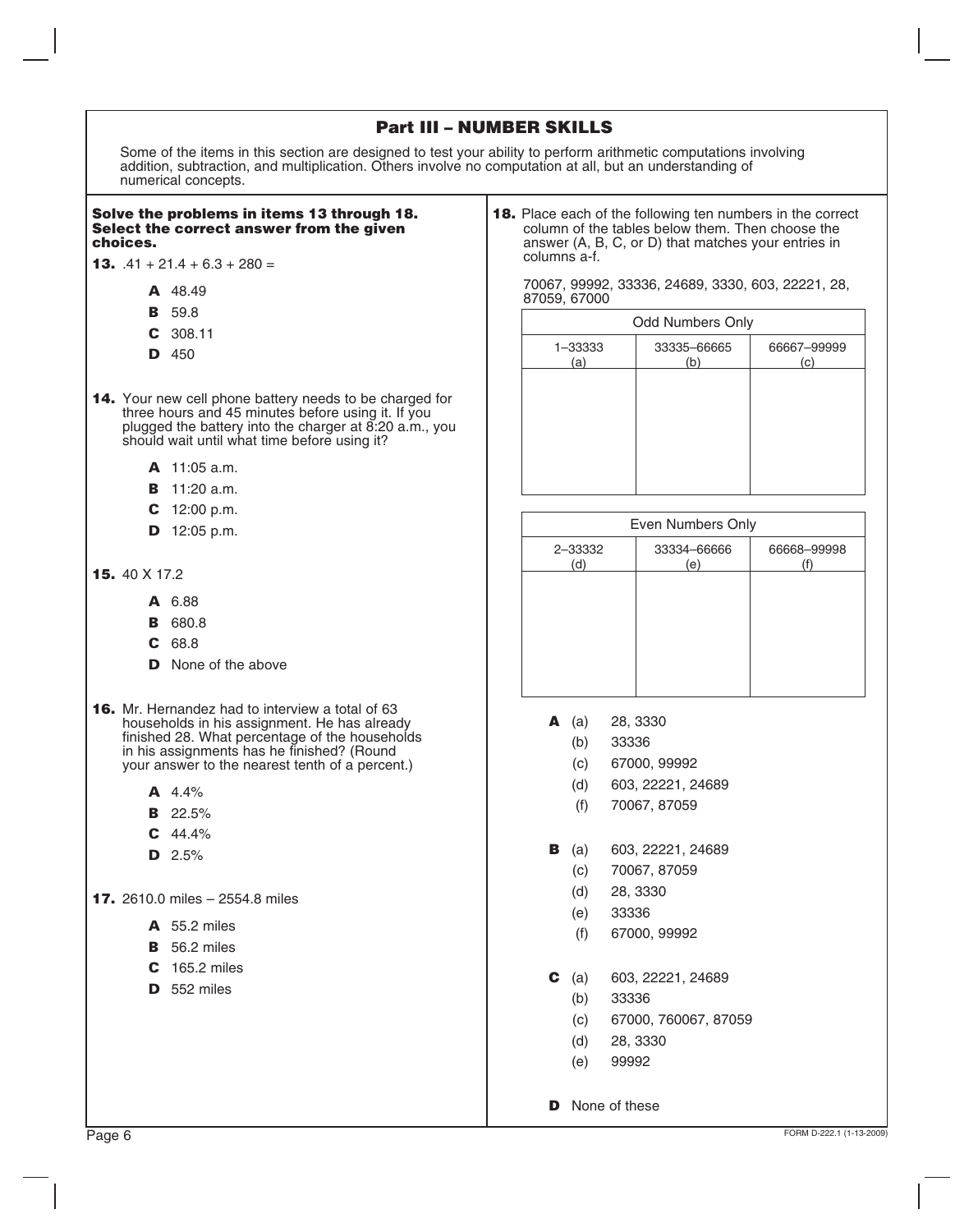## **Part IV – INTERPRETING INFORMATION and EVALUATING ALTERNATIVES**

This section is designed to test your ability to use good judgment in interpreting information in order to determine the best of several possible alternatives.

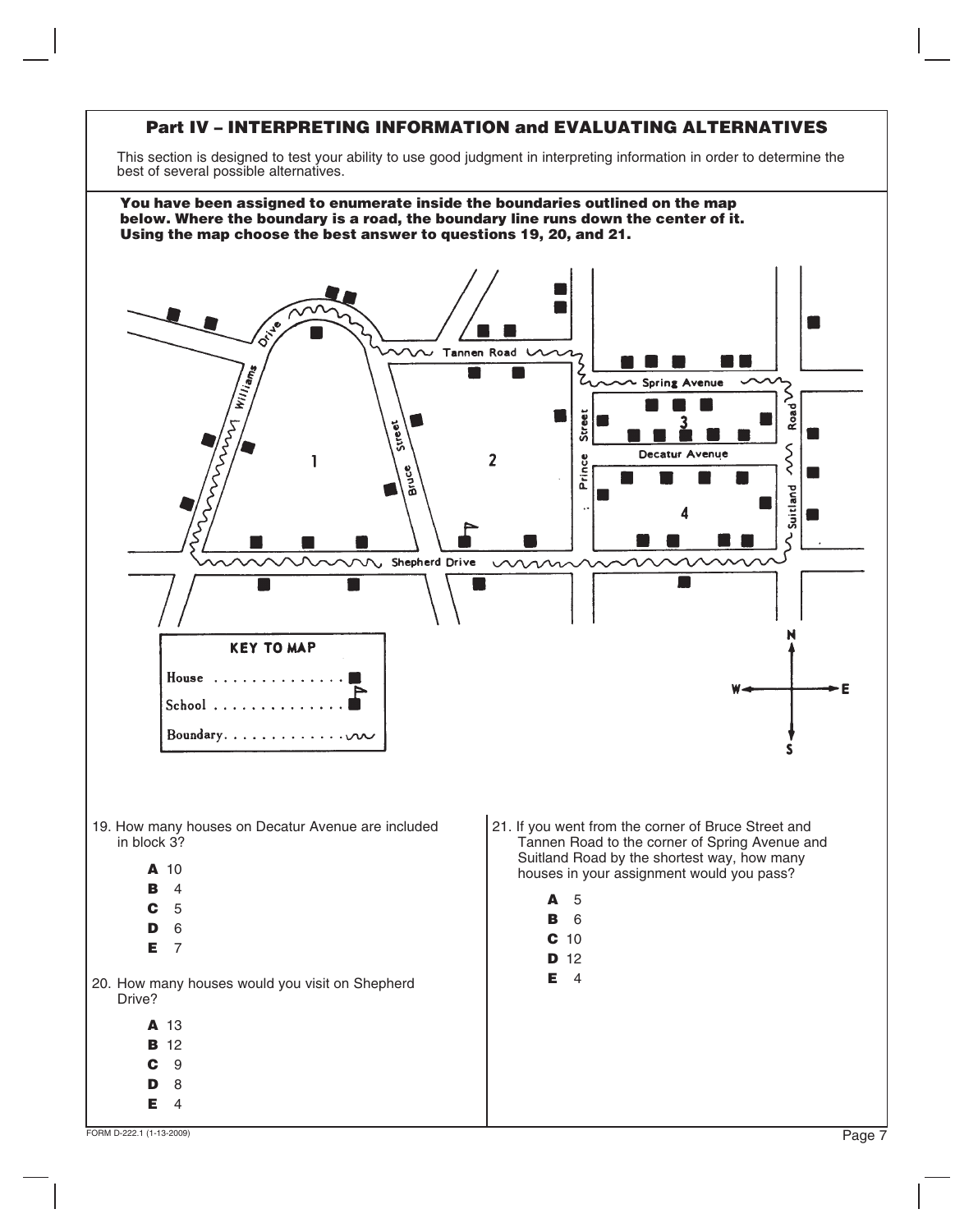#### **Part IV – INTERPRETING INFORMATION and EVALUATING ALTERNATIVES – Continued Refer to the following outline of a chapter from a census procedures manual in order to answer questions 22 and 23. Furnishing and Operating the Local Census Office** Space Space for the Local Census Office **2.A2** Training Space **2.A. 2.A1** 22. Which section would tell you about the payment procedure for rental office equipment? **A** 2.B3 **B C D** 2.E4 2.D6 2.E2 Bills Identification 2.B2 Certification **2.B3** Submission for Payment Special Instructions Administrative Operations Codes **2.B. 2.B1 2.B4 2.B5** Services **Telephones 2.C2** Utilities **2.C. 2.C1** Supplies and Equipment **2.D1** Receiving Shipments **2.D2** Organizing Supplies **2.D3** Storing Small Items **2.D4** Repair of Office Machines **2.D5** Requests for Supplies **2.D6** Purchase of Supplies and Equipment **2.D.** Rental of Office Equipment Pre-Arranged Rental Local Census Office Rentals Delivery Acceptances Payment of Rental Bills **2.E. 2.E1 2.E2 2.E3 2.E4** Rental of Automobiles Report Days Rented Forward Trip Tickets **2.F. 2.F1 2.F2** Local Census Office Layout Administrative Area 2.H<sub>2</sub> Supply Area 2.H3 Processing Area 2.H4 Field Operations Area 2.H5 Computer Terminal Room **2.H. 2.H1** 23. Which section tells how supplies such as pencils, erasers, and paper clips should be stored? **A** 2.D2 **B** 2.D3 **C** 2.D5 **D** 2.H2 Refer to the table below to answer question 24. **Log of Census Operations Questionnaire** number Review operations 1 2 3 C S 0015 0016 0116 0118 0119 3/14 3/15 3/16 3/17 3/18 S C S C S C 3/13 3/14 3/15 3/15 3/18 3/12 3/12 3/14 3/16 3/17 3/11 S=Start C=Completion 24. On what date was the second review completed for Questionnaire 0116? **A B C D** 3/163/13 3/14 3/15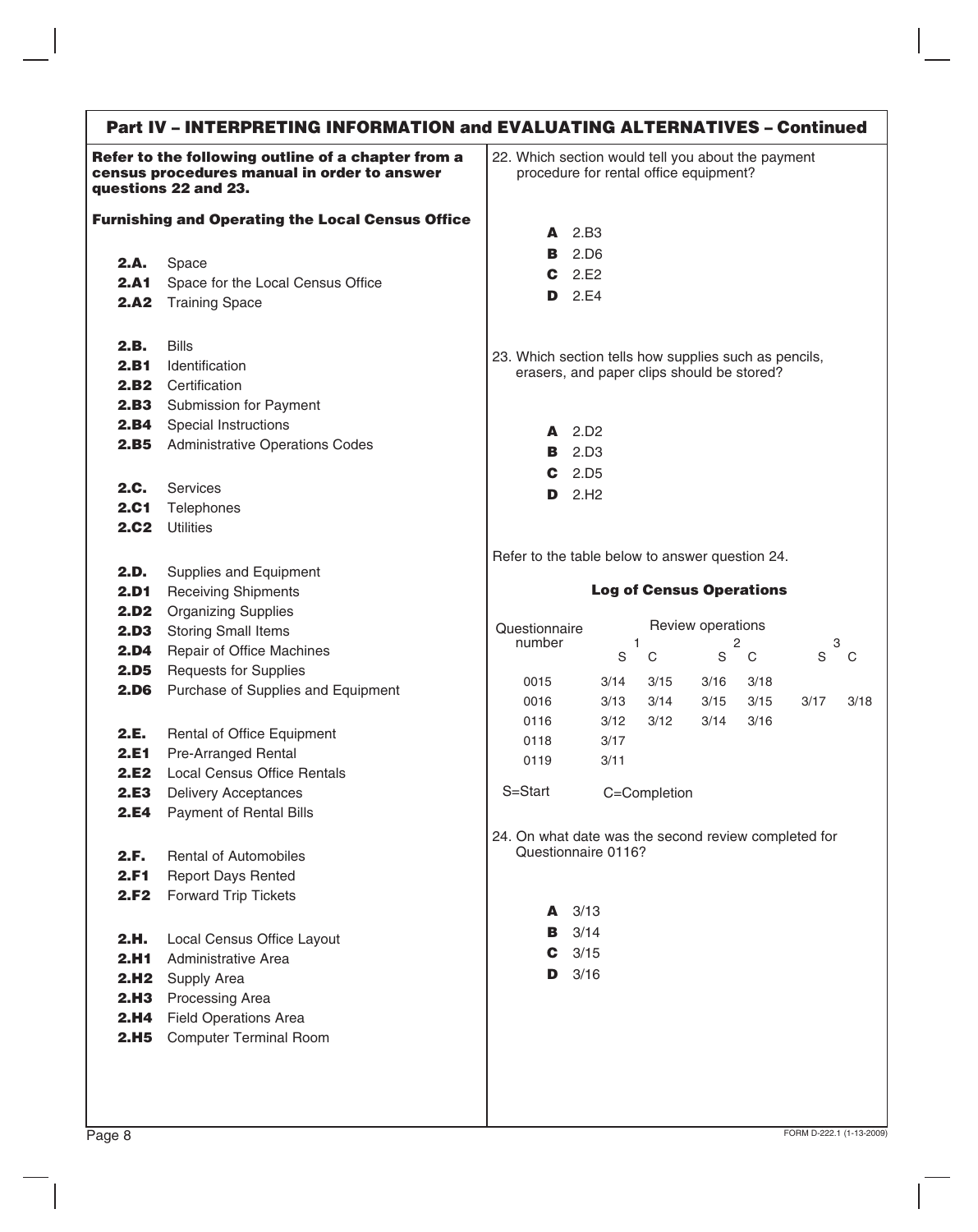|                  | <b>Part V-ORGANIZATIONAL SKILLS</b>                                                                                                                                                                                                                                                                 |
|------------------|-----------------------------------------------------------------------------------------------------------------------------------------------------------------------------------------------------------------------------------------------------------------------------------------------------|
|                  | This section is designed to determine your ability to use logical reasoning in order to analyze, summarize,<br>and/or organize information to solve a problem or follow an instruction.                                                                                                             |
| she born?        | 25. Ms. Jones can't remember the year of her birth but she knows that she was born in the month of<br>September. If it is now May 2010, and Ms. Jones tells you she is 78 years old, in what year was                                                                                               |
| A<br>В<br>C<br>D | 1931<br>1932<br>1930<br>None of these                                                                                                                                                                                                                                                               |
|                  | Read the following paragraph and answer the question below it.                                                                                                                                                                                                                                      |
|                  | 26. Each county is divided into a number of census tracts. The tracts are, in turn, subdivided into blocks.<br>Groups of blocks within a tract are then combined into Assignment Areas (AA).                                                                                                        |
| to smallest?     | Which of the following shows the four geographic units discussed above, in order of size, from largest                                                                                                                                                                                              |
| A<br>В<br>C<br>D | county, tract, AA, block<br>county, block, tract, AA<br>county, AA, tract, block<br>AA, block, tract, county                                                                                                                                                                                        |
|                  | The paragraph below may be confusing as written. Choose the answer that explains its meaning in the<br>simplest, most complete way.                                                                                                                                                                 |
|                  | 27. The number of questions to be asked in the 2010 Census approximates the number asked in 2000 and 1990,<br>and is less than was asked in 1970 and 1980. The Census questionnaires contain questions relating to<br>housing characteristics and questions relating to population characteristics. |
|                  | Choose the statement that explains the above paragraph in the simplest, most complete way.                                                                                                                                                                                                          |
| A                | There will be fewer questions asked in 2010 than 30 years ago, and they relate to population and<br>housing characteristics.                                                                                                                                                                        |
| В                | The number of questions has not changed in over 40 years, and all questionnaires have both population<br>and housing questions.                                                                                                                                                                     |
| C                | Questionnaires in 2010 will have the same number of questions relating to population as in 1990<br>and 2000.                                                                                                                                                                                        |
| D                | Questionnaires in 2010 will have more questions than in 1970, but fewer than in 2000.                                                                                                                                                                                                               |
|                  |                                                                                                                                                                                                                                                                                                     |
|                  |                                                                                                                                                                                                                                                                                                     |
|                  |                                                                                                                                                                                                                                                                                                     |
|                  |                                                                                                                                                                                                                                                                                                     |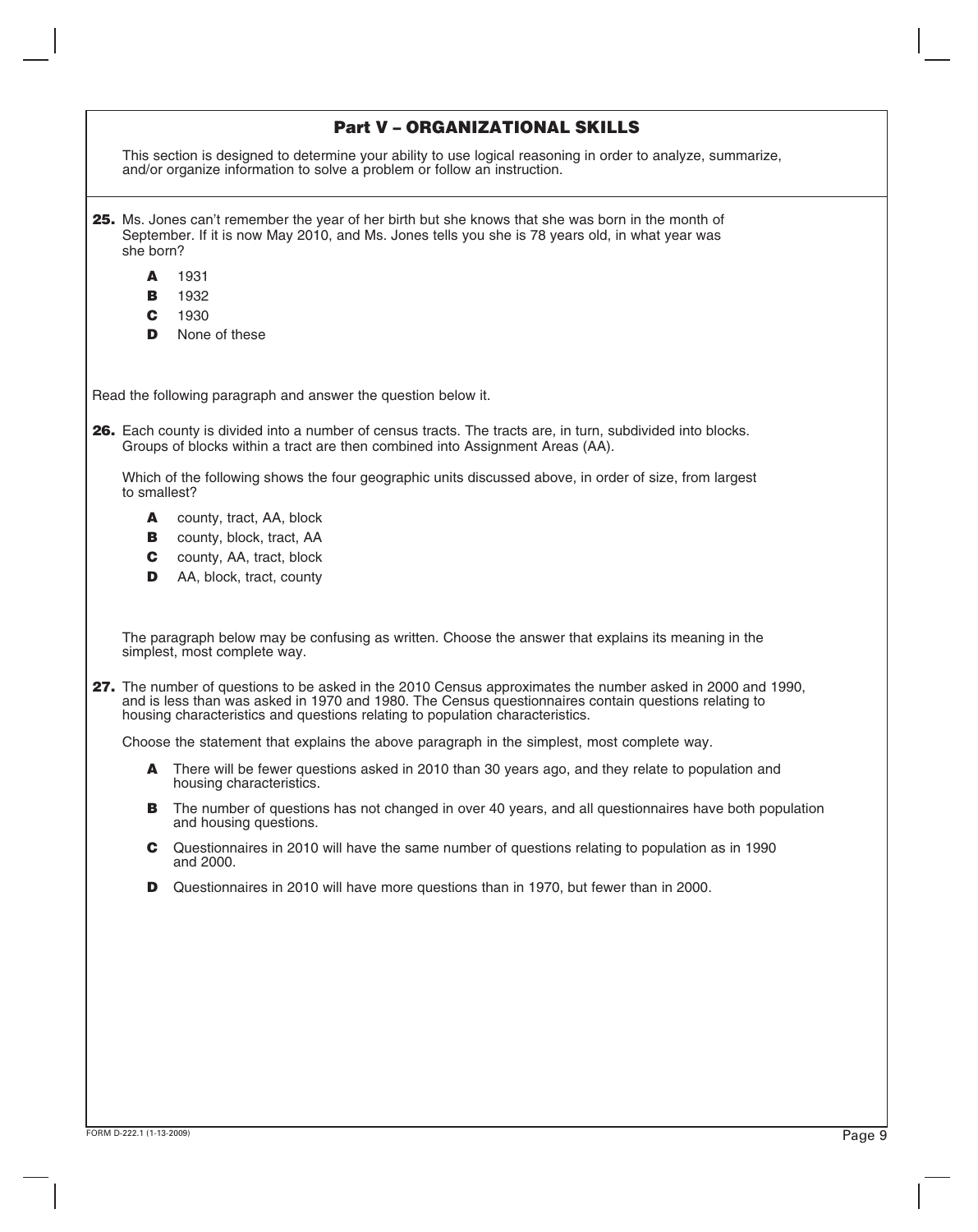## **Part V – ORGANIZATIONAL SKILLS – Continued**

#### **Answer question 28 by referring to the following samples and the paragraph of coding rules which follows them.**

| <b>ADDRESS LABEL</b> |     |                  |                                 |     |       |     |
|----------------------|-----|------------------|---------------------------------|-----|-------|-----|
| D.O.                 | A1. | A <sub>2</sub> . | A3.                             | A4. | A5.   | A6. |
| 3011                 | 101 | 23               |                                 | 117 | B     | 172 |
|                      |     |                  | 811 Main Street<br>Anytown, USA |     |       |     |
|                      |     |                  |                                 |     | 00000 | в   |

### **CODING SHEET**

| A <sub>2</sub> . Unit<br>number | A3. Building<br>address<br>number | A4. Block<br>number | A6. Serial<br>number |
|---------------------------------|-----------------------------------|---------------------|----------------------|
| O<br>O                          | 0<br>- 0<br>0                     | 0<br>$\Omega$       | 0<br>000             |
| $\overline{1}$<br>1<br>-1       | $\overline{1}$<br>1<br>-1         | 111                 | 1<br>1<br>1<br>-1    |
| 2<br>ا 2                        | 222                               | 222                 | 2222                 |
| 3<br>-3                         | 333                               | 333                 | 3 3 3 3              |
| $\overline{4}$<br>4<br>4        | 44<br>4                           | 4<br>44             | 44<br>4<br>4         |
| 5 5 5                           | 5 5 5                             | 555                 | 5 5 5 5              |
| 6<br>6<br>6                     | 6<br>6<br>-6                      | 6<br>6<br>6         | 6<br>6<br>6<br>-6    |
| 7<br>-7<br>-7                   | 7<br>77                           | 7<br>-7<br>- 7      | 7<br>777             |
| 8<br>8<br>8                     | 8<br>8<br>8                       | 8<br>8<br>8         | 8<br>8<br>8<br>8     |
| 9<br>9<br>9                     | 9<br>9<br>9                       | 9<br>9<br>9         | 9<br>9<br>9<br>9     |

The corresponding areas of an address label and a coding sheet are identified by a letter and number, such as A1, A2, etc. One records a number from the address label onto the corresponding area of the coding sheet by marking the appropriate digits, placing one digit in each column. When there are more columns on the coding sheet than there are digits in the numbers on the address label, the recorded numbers must be preceded by zeroes. See the example above for A2, Unit number.

**28.** How would you record the "Serial Number" on the coding sheet?

| A                   | B                        | C                        | D                 |
|---------------------|--------------------------|--------------------------|-------------------|
| $0$ $\bullet$ 0 $0$ | $0\quad 0\quad 0\quad 0$ | $0\quad 0\quad 0\quad 0$ | $\bullet$ 0 0 0   |
| $1\;1\;$ 0 0        | $\bullet$ 1 1 1          | $1$ $\bullet$ 1 $1$      | $1$ $\bullet$ 1 1 |
| 2222                | 2202                     | 222                      | 222               |
| 3 3 3 3             | 3 3 3 3                  | 3 3 3 3                  | 3 3 3 3           |
| 4444                | 4444                     | 4444                     | 4444              |
| 5 5 5 5             | 5 5 5 5                  | 5 5 5 5                  | 5 5 5 5           |
| 6666                | 6666                     | 6666                     | 6666              |
| 7777                | 7077                     | 7707                     | $77$ $7$ $7$      |
| 8888                | 8888                     | 8888                     | 8888              |
| 9999                | 9999                     | 9999                     | 9999              |
|                     |                          |                          |                   |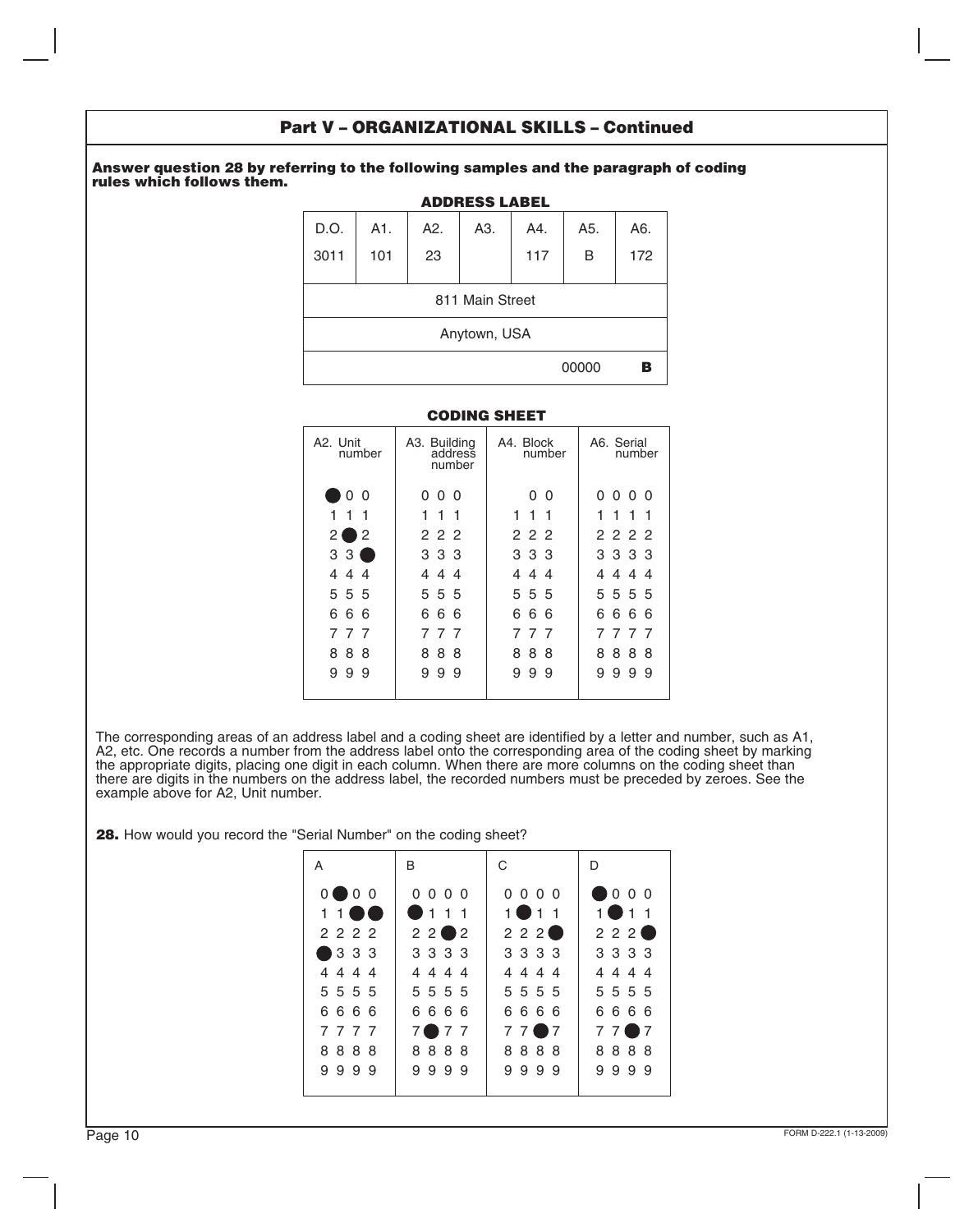| U.S. DEPARTMENT OF COMMERCE             |
|-----------------------------------------|
| Economics and Statistics Administration |
| U.S. CENSUS BUREAU                      |

**2010 Census**

**PRACTICE TEST FOR FIELD EMPLOYEE POSITIONS**

# **DO NOT OPEN THIS BOOKLET UNTIL YOU ARE READY TO SET YOUR TIMER**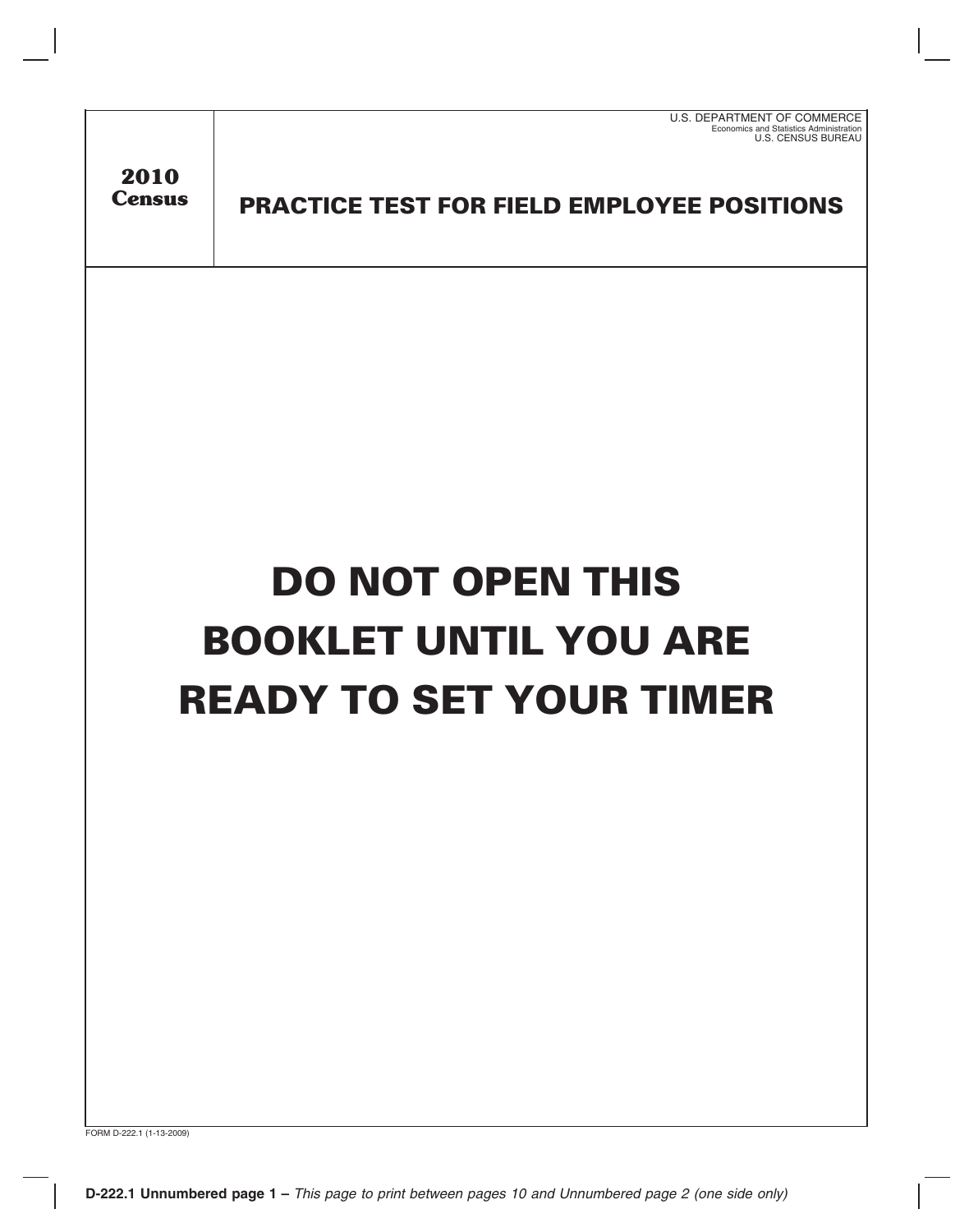U.S. DEPARTMENT OF COMMERCE Economics and Statistics Administration U.S. CENSUS BUREAU

## **PRACTICE TEST ANSWER KEY 2010 Census**

| 1. C |  |
|------|--|
| 2. C |  |
| 3. A |  |
| 4. A |  |

**5.** A **6.** D

- **7.** C
- **8.** B
- **9.** C
- **10.** A
- **11.** B **12.** A
- **13.** C
- **14.** D
- **15.** D
- **16.** C **17.** A
- **18.** B
- **19.** C
- **20.** D
- **21.** A
- **22.** D
- **23.** B **24.** D
- 
- **25.** A
- **26.** A
- **27.** A
- **28.** D